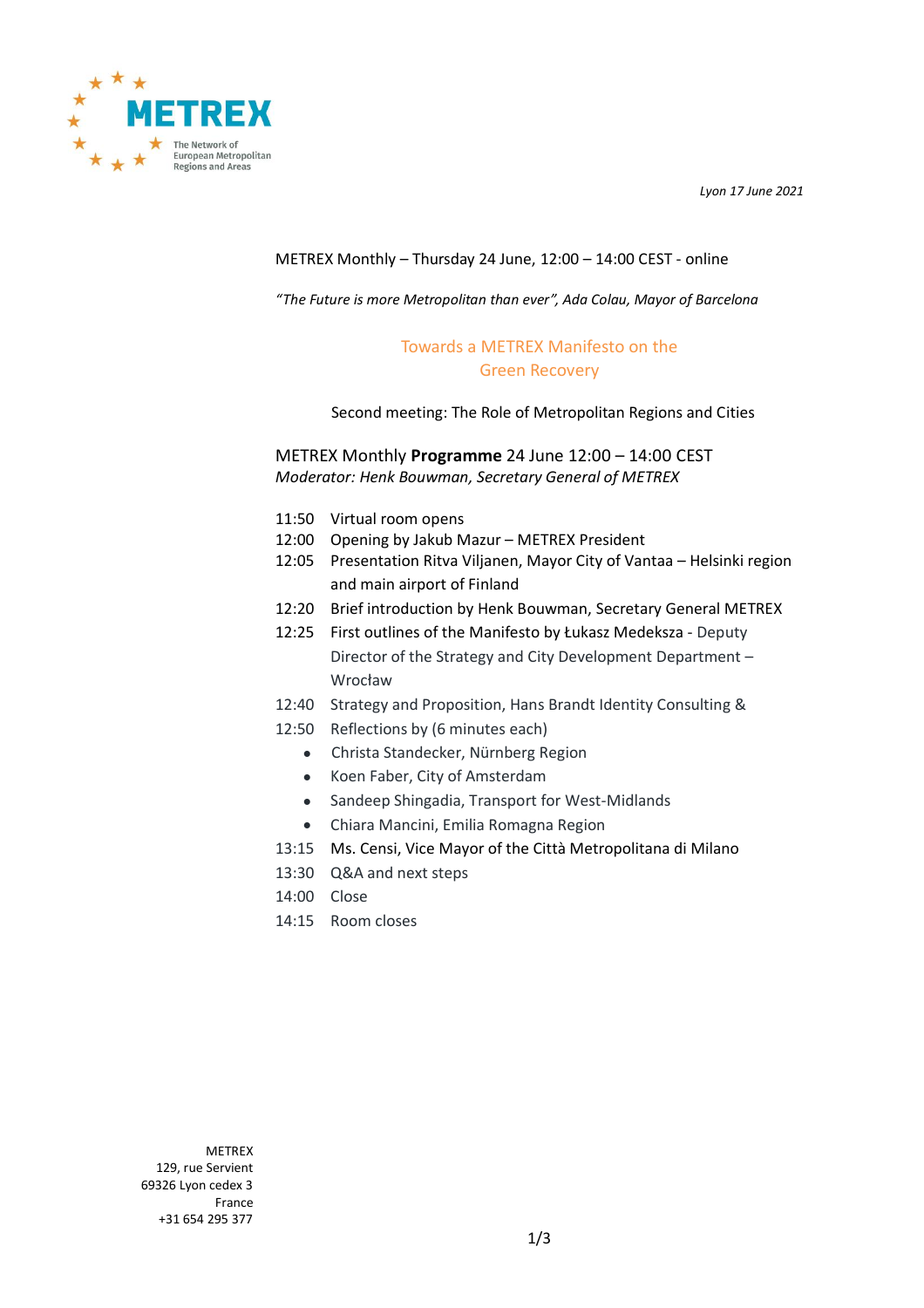



## METREX Green Recovery Statement

With the output of the sessions, METREX will compose a statement on the Green Recovery, including next steps.

The writing will be coordinated by Łukasz Medeksza, Wrocław, and Sandeep Shingadia, Greater Birmingham. METREX members will be invited to deliver input and support. We will use various media to get your views.

We aim to also organise an event in Spring 2021 with political representatives from Vaanta (Helsinki region) and Milano. The draft statement will be finished in summer to allow all members to respond to it, in order to finalise it by the end of September.



**European Committee** of the Regions

METREX 129, rue Servient 69326 Lyon cedex 3 France +31 654 295 377